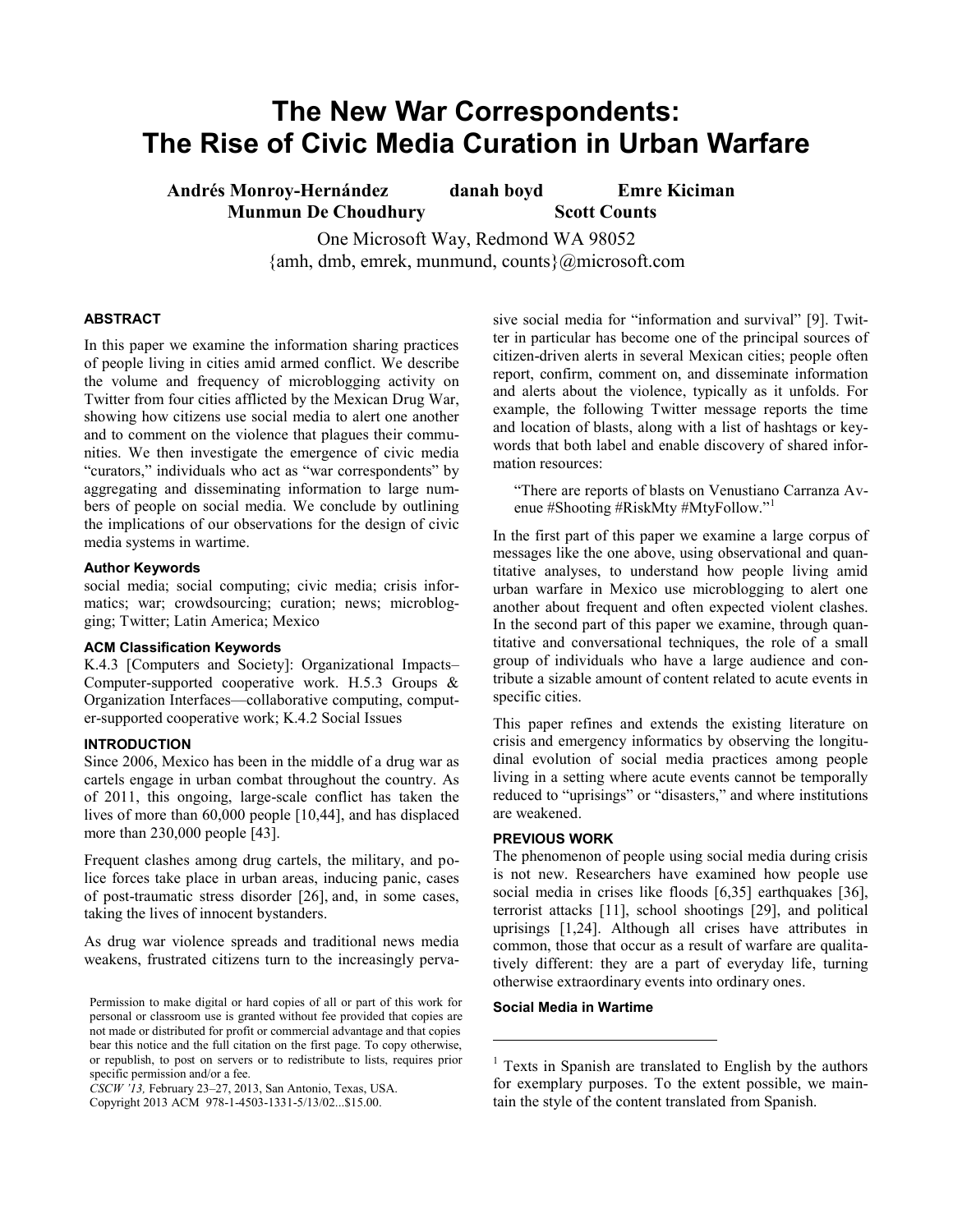Research on social media use during the Iraqi war, for example, has described how blogs helped Iraqi citizens report events as they unfolded [2], maintain a routine [25], and enabled the discussion of topics that were socially unacceptable to discuss face-to-face. They even changed socialization practices, such as finding marriage partners [29]. Drawing on Powell's model of crises [30], Seeman and Mark [34] describe how people use social media differently depending on where they are in the crisis; they point out that war presents a special case for crisis informatics because people are experiencing several stages concurrently and, thus, using social media to serve different needs.

# **Government's Role in Emergencies**

Another angle examined in the literature is the role of government officials. Typically, during crisis, governments attempt to play a helpful and central role in trying to restore normalcy, partly by brokering information. For example, in the United States, Public Information Officers (PIOs) are government officials "charged with coordinating communication activities and performing as spokespersons" during crises [22]. Researchers have found that with the advent of social media, the role of the PIO has changed: PIOs now can interact directly with the public on social media but also have to deal with fast-spreading misinformation on these new platforms [20].

Many government agencies leverage technology to inform the public, but what is provided is often incomplete or insufficient [18]. More troubling, some governments – such as China during the SARS epidemic [31] – use technology to purposefully misinform the public. In response to this, social media has also provided a venue to present a counter narrative to government-controlled media, as it was in the recent Egyptian revolution [1].

Yet, even with the increasing power of social media and other information technologies, in countries like the United States, PIOs and mainstream media are still the authoritative sources of information. However, in war zones, PIOs are weakened by conflict and are unable or unwilling to carry out their role. In such situations, government information is often unreliable [34]. As we will describe, this is the context in Mexico as the Drug War persists.

# **Social Media Curation**

Twitter, Facebook, YouTube, and similar sites and services represent a genre of computer-mediated communication tools colloquially referred to as social media [12]. Social media enables participants to contribute content and share others' content. The resulting ecosystem of "user-generated content" is often contrasted with content produced by experts and pundits debating the merits of crowdsourced material. Yet, when people engage with this content, they help create a participatory culture surrounding what Henry Jenkins at al. [21] call "spreadable media." People take on numerous roles in this ecology, helping produce and disseminate content while also providing commentary and critique.

Often, for want of a better word, those who take an active role in spreading information through social media – with or without commentary – are colloquially identified as "social media curators." This term is fraught, given the precise roles that professional curators, librarians, archivists, and art collectors tend to play. Like other terms corrupted by social media (e.g., friend, social network), the concept of a social media curator metaphorically draws on, but is not equivalent to, the more precise term.

Social media curators seek to spread information to new audiences by selectively identifying and sharing content coming from the broader stream. These curators develop reputations with their audiences based on the perceived value of the information that they spread. Some curators simply pass on information posted by others, while other curators add commentary or insert their own interpretations or updates. While we recognize that this term is loaded, we use it throughout this paper to refer to those actors who position themselves as intermediaries in the flow of spreadable media.

Research on crisis informatics has started to examine decentralized efforts at news curation, such as those using systems like Ushahidi and wikis [23], where large numbers of somewhat homogenous participants collaborate to archive information about crises like the 9-11 terrorist attacks. As Sarcevic et al. [33] note, crises are inherently decentralized events, but social media and other networked technologies can play a crucial coordination role. Researchers have noted that during crises, mainstream media often invites citizens to share their reports via social media [20].

#### **Weakening of Institutions in the Mexican Drug War**

Like other armed conflicts, the Mexican Drug War is also a conflict over the control of information. Local news media organizations and governments have been forced into selfcensorship and, as some claim, into collaborating directly with criminal groups.

Local news media organizations throughout the country have experienced extreme pressure not to report on the violence that engulfs the localities they serve. For example, a newspaper in Saltillo declared in an editorial [40] that due to the "threats on their editorial staff," they were "obligated, on occasion, to leave out information." Similarly, after several of their journalists were killed by drug gangs, a newspaper in Ciudad Juarez directed its front page headline to them, asking: "What do you want from us?" [39]. More recently, a newspaper office in Veracruz was burned down by criminal gangs [46]. Not surprisingly, a report [45] by the Committee to Protect Journalists ranked Mexico as the third most dangerous country for journalists. The result, according the foreign press [5], is a "near-complete news blackout" imposed by criminal organizations that "via daily telephone calls, e-mails and news releases" decide "what can and cannot be printed or aired."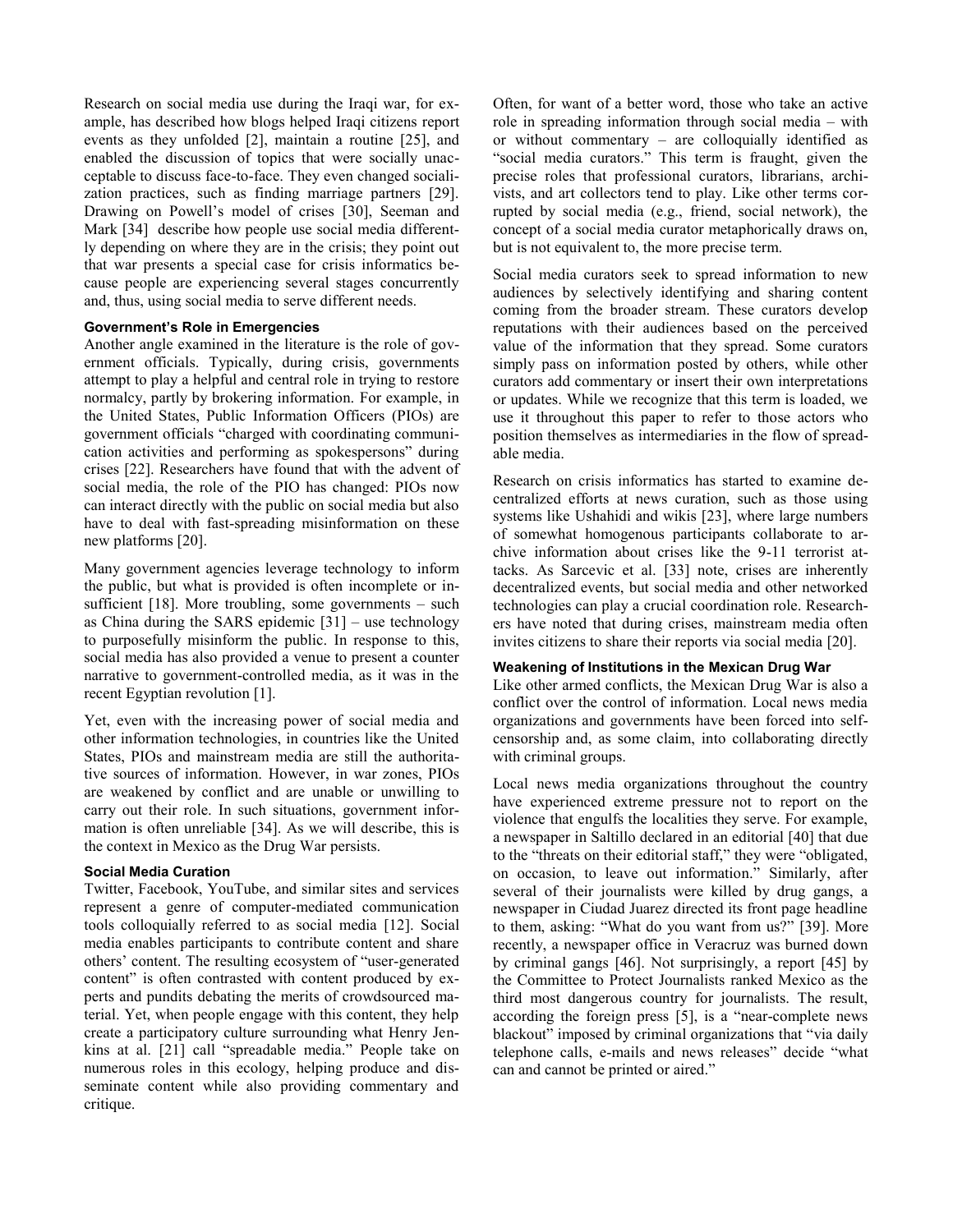Local governments, likewise, fail in public communication. For example, the foreign press reported how the mayor of a northern city "mysteriously disappears for days and refuses to discuss drug violence" [5]. Citizens' comments on social media and the comment sections of newspapers are filled with speculations on the reasons for this silence: fear of reprisals, collaboration with drug cartels, obliviousness, or an attempt to maintain an image of having everything under control.

Moreover, on those occasions when traditional news media or the government does report violence, the information is often published several hours later or even the day after the events take place. Hence citizens find these institutions ineffective at alerting them and helping them avoid violent clashes.

#### **Social Media Usage in Mexico**

Internet and social media use in Mexico have increased significantly in recent years, but neither is by any means universal. In order to situate our analysis of how social media is used to spread information, it is important to put social media usage in context. According to a report by the Mexican Internet Association [42], the number of people in the country with access to the Internet increased from 17.2% in 2000 to 34.9% in 2010. The report estimates that most of the 34 million people with Internet access are young: 37% are under 18, and 40% are between 18 and 34. The report also estimates that social media sites are used by 61% of people with Internet access and that of those, 39% use Facebook, 38% use YouTube, and 20% use Twitter. 53% of Twitter users reported using it at least once a day, from their home (39%), work (16%), and on mobile devices (18%). While Internet access in Mexico is neither universal nor uniformly distributed, social media does serve as an information channel that can reach a sizable percentage of the population. Furthermore, if Mexican citizens are anything like their American counterparts [32] younger citizens are more likely to turn to the Internet first for local news while older citizens are more likely to explore traditional media outlets first.

#### **SOCIAL MEDIA USAGE IN THE MEXICAN DRUG WAR**

In this section we describe how citizens are using social media as a resource for alerts of local violence in four cities embattled by the Mexican Drug War. There has been considerable attention in the media about Mexican citizens using Twitter to report violent events in their communities [7,9,14,27,38]. However, little is known concretely about the actual volume, content, or people involved. In this section, we provide a description and interpretation of the participation patterns in these cities over the course of sixteen months as manifested on the social media service Twitter. The choice of these quantitative metrics derives from aspects typically found to be of value in the crisis literature referenced in the previous section.

# **Methodology**

We used a mix of observational, quantitative, and conversational techniques to understand how citizens are using Twitter to share information about the Mexican Drug War.

First, to get the lay of the land, we began our project by engaging in a variety of observational exercises involving the following processes:

- a)*Searching and browsing Twitter*: Since early 2010, we have been informally monitoring Twitter for references of the violence occurring in Mexico. A key task of this step was to identify the types of hashtags that were being used by individuals in Mexico for violence reporting.
- b)*Identifying co-occurring hashtags*: Once we identified a hashtag being used in tweets about violence, we started to search for others included in the same message. This was meant to improve the coverage of Twitter posts that are likely to contain information about events related to the Drug War.
- c)*Monitoring trends*: Since mid-2011, we have been monitoring Twitter Trending Topics<sup>2</sup> in Mexico, which often are related to violence, through qualitative observations. When a trend related to violence would appear we would collect relevant data for further analysis.
- d)*Reading news reports*: Once Twitter became known as a microblogging service where people were alerting each other, the news media started to report about this phenomenon and even use Twitter as the source for their articles related to the violence.
- e)*Following high profile users*: Occasionally journalists, news media organizations, government officials, and public figures would amplify information from social media; this helped us to identify additional hashtags and gain a better sense of the ecosystem.

In collecting qualitative, observational data as a form of digital fieldwork, our goal was primarily to get an embedded sense of how digital media was being employed by citizens and understood by the media. This process benefited from our familiarity with the Spanish language, Mexico, Mexican media, and the Drug War.

| <b>City</b>      | Population | Hashtag         | <b>Tweets</b> |
|------------------|------------|-----------------|---------------|
| <b>Monterrey</b> | 4,000,000  | #mtyfollow      | 211,278       |
| <b>Reynosa</b>   | 600,000    | #reynosafolllow | 155,786       |
| <b>Saltillo</b>  | 820,000    | #saltillo       | 153,879       |
| Veracruz         | 702,000    | #verfollow      | 87,801        |

#### **Table 1: Cities in the data set**

Through our observations on Twitter, we identified a set of four cities central to discussions about the Mexican Drug

l

<sup>&</sup>lt;sup>2</sup> Twitter's proprietary mechanism to demonstrate what type of topics are of high interest in a geographic region at a given point in time.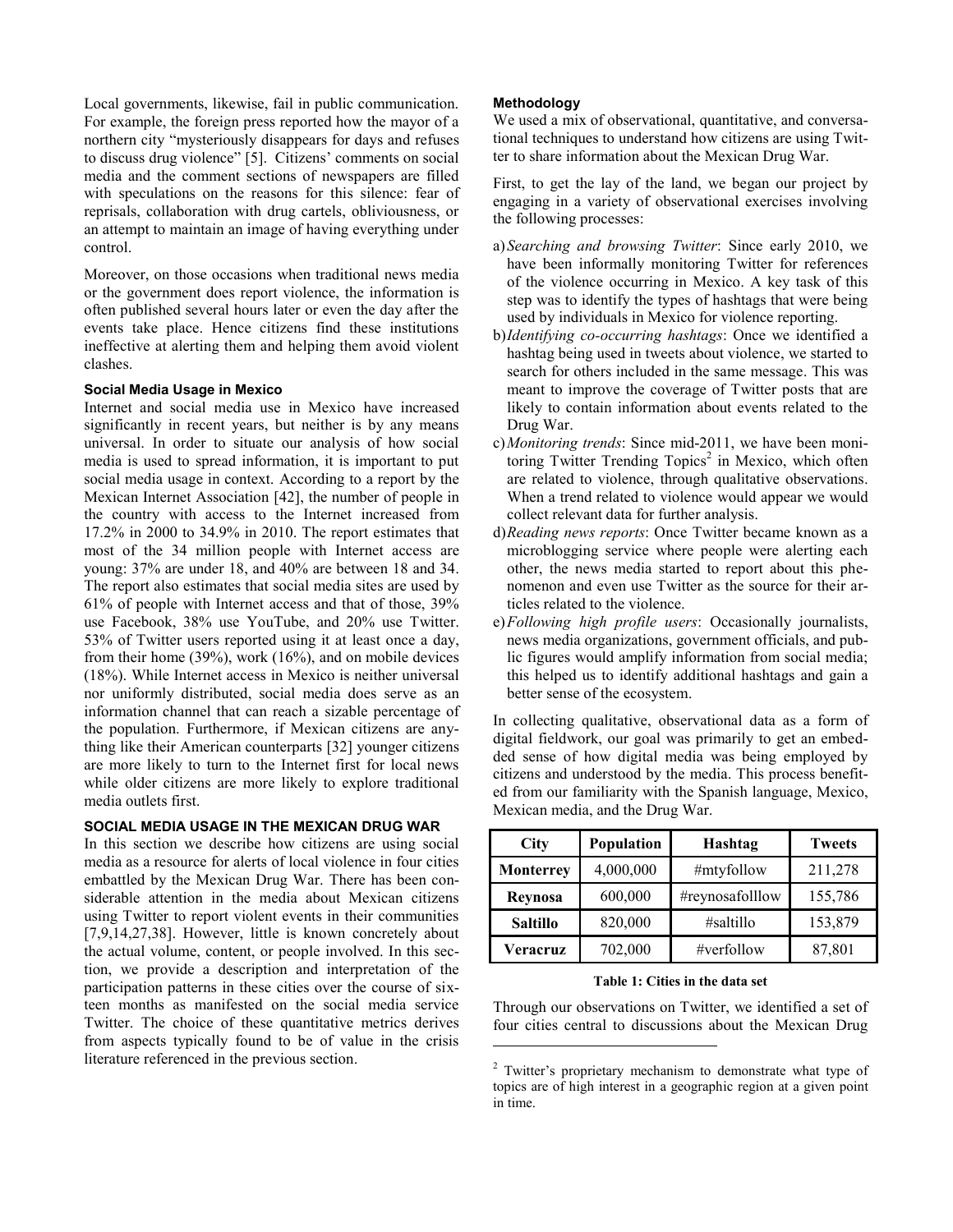War: Monterrey, Reynosa, Saltillo, and Veracruz. For each of these cities, we identified a corresponding hashtag for analysis (see Table 1). We report their population size as a coarse comparative metric.

For each city, we identified the oldest and most commonly used hashtag in connection with violence reports for that city. Using the Twitter "firehose," available for use to our company through a contract with Twitter, we collected all public tweets containing the hashtags in Table 1 over the course of 16 months, from August 2010 to November 2011. This resulted in a corpus of 609,744 tweets for the four hashtags listed on Table 1.

#### **Results**

First, we found that, except for Reynosa, one third or more of the tweets (29.9% to 40%) were *retweets,* while a fifth were *mentions*, that is, tweets that included the name of another user (see [Table 3\)](#page-3-0). The high proportion of retweets over posting new content suggests that for those three Mexican cities, spreading information is the preferred mode of contributing to the discussion.

Second, we found that the number of daily tweets goes up and down constantly, spiking when violence erupts and decreasing when the city is calm (see Figure 1). The biggest spike in Monterrey (7,027 tweets) occurred on August 25, 2011, the day of an attack at a casino where 53 people were killed [3]. During this event people shared images of the attack and later on the names of missing people that family members presumed might have been at the casino. For Veracruz, the biggest spike (4,699 tweets) also happened on August 25, 2011, during a seemingly unrelated event, when rumors of school children being kidnapped spread on social media [29]. The biggest spike in Reynosa (2,745 tweets) happened on November 6, 2010 after intense clashes erupted due to the capture of a prominent drug lord [27]. For Saltillo, the biggest spike (4,637 tweets) occurred on October 12, 2011, also linked to clashes caused by the capture of a drug cartel leader [44].

| City             | <b>Daily</b><br>Median | Men-<br>tions | <b>Retweets</b> | <b>Users</b> |
|------------------|------------------------|---------------|-----------------|--------------|
| <b>Monterrey</b> | 340                    | 20.5%         | 40.1%           | 27,170       |
| <b>Reynosa</b>   | 249                    | 24.8%         | 15.9%           | 9,043        |
| <b>Saltillo</b>  | 219                    | 19.9%         | 29.9%           | 16,347       |
| Veracruz         | 494                    | 22.5%         | 35.3%           | 12,522       |

**Table 3: Aggregate results of tweets per city**

<span id="page-3-0"></span>Third, doing a simple word (unigram) count and aggregation of the most common words by type (see [Table 2\)](#page-3-1), we found that the most common words are those used to refer to *places* in the city (such as the name of streets and neighborhoods), followed by words associated with *shootings*, followed by the verb "to report," followed by generic people references. Interestingly, the hashtag for a different city (Reynosa) is also one of the most common words in Monterrey.

Fourth, we found 65,082 unique posters across the four cities, who, on average, posted 9.4 tweets each. More specifically, those who posted new reports did so at a rate of 10.8 per person, those who spread tweets did so at a rate of 4.1 retweets per person, and those who referenced others did so at a rate of 5.5 per person. A few users contributed most of the content. For example, in the hashtag associated with Monterrey, half the people (52.8% or 14,898) tweeted only once, while a tiny fraction (0.03% or 9 people) tweeted more than a thousand times each. In the next section we analyze this activity difference in more detail.

| <b>Type of Words</b> | <b>Words (Spanish)</b>                          |
|----------------------|-------------------------------------------------|
| places               | zona, san, sur, altura, garza, col., av.        |
| shootings            | #balacera, balacera, balazos, detona-<br>ciones |
| report               | reportan                                        |
| people               | gente, alguien                                  |
| city names           | #reynosafollow                                  |

#### **Table 2: Most common word types in Monterrey**

#### <span id="page-3-1"></span>**Discussion**

The popularity (i.e., high proportion) of retweets over posting new content suggests that for those Mexican cities, spreading information is the preferred mode of contributing to the discussion over interactions.

This would also explain the common use of Twitter for other purposes, including the search for blood donations, and even commercial purposes, which is often frowned upon by the community, as exemplified in this tweet:, "Sirs, I have created #mtyfollou so you can write your f\*\*\* stupidities there and stop misusing #mtyfollow."

As for Reynosa, the city with a bigger proportion of mentions, we find that for many people, Twitter is not only about alerts but also about interacting with others and creating bonds among those participating in the hashtags. For example, Reynosa tweets in the mornings are often about saying "good morning" to the members of a hashtag.

Our findings suggest that the adoption of Twitter did not happen simultaneously across the four cities. For example, Veracruz adopted this medium much later (see Figure 1). A likely explanation is that the practice spread as the violence spread. For example, we identified the first instance of the #verfollow where one person tells another of the possibility of using the hashtag #verfollow to find information about Veracruz: "you can find information about the state in verfollow or alertavera, messages should be short." Shortly after, another person sent a tweet to an influen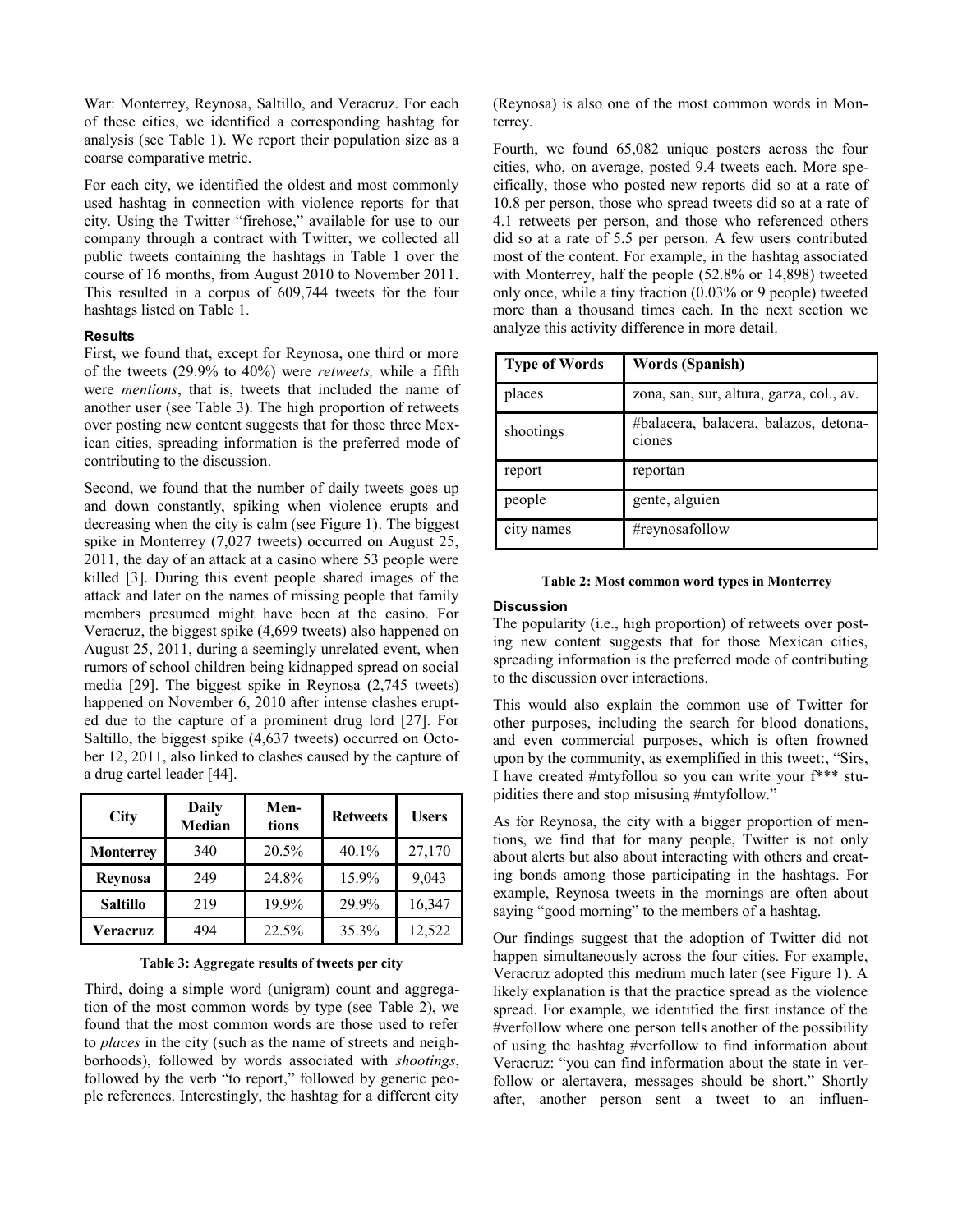tial/authoritative Twitter user informing that user of the new hashtag: "there is a new follow for Veracruz: #verfollow." It is interesting to note that the poster used the word follow as a noun.

Our data also suggests that, in the cities we examined, there is widespread adoption of Twitter. If we assume that each account represents a unique person, our data suggests that 1.48% of people living in the cities analyzed posted something on Twitter about the Mexican Drug War. Assuming these cities have similar Internet penetration as the rest of Mexico (34.9% of the population, as cited above), an average of 4.2% of the online population has posted something about the Drug War on Twitter. These estimates have many limitations because they assume that: 1) people tweeting with those hashtags live in the city associated with the hashtag, 2) Internet penetration is homogeneous, and 3) people have only one account. Conversely, not every person who uses the hashtags was analyzed. Additionally, Twitter's estimate that 40% of their active users sign in to "listen" [37], might also suggest that the percentage of the population reading tweets about the Drug War is higher

Revnosa 3000 Clashes 2000 1000 0 Nov-10 May-1 Aug-10 Feb-11 Aug-11 Nov-11 Monterrey 8000 Casino Massacre 6000 4000 2000 0 Aug-10 Nov-10 Feb-11 May-11 Aug-11 Nov-11 Saltillo 5000 Clashes 4000 3000 2000 1000  $\Omega$ Nov-10 Feb-11 May-1 Aug-11 Nov-11 Aug-10 Veracruz 5000 Kidnapping 4000 rumors 3000 2000 1000  $\mathbf 0$ Aug-10 Nov-10 Feb-11 May-11 Nov-11 Aug-11

**Figure 1: Tweets per day for each of the cities' hashtags**

than those posting about them. Although it is almost impossible to tell precisely how many people are engaged in discussions surrounding the Drug War, it is not negligible.

# **THE EMERGENCE OF CURATORS**

In the previous section, we saw how the volume of activity varied across different participants. In this section, we focus on those people who not only have significant contributions (i.e., tweet count), but also have a sizable audience (i.e., follower count).

# **Methodology**

By analyzing each user's follower and tweet counts, we found distinct participation patterns. To better understand the distribution of participants, we present a scatter plot visualization depicting the relationship between tweet frequency and follower count (see Figure 2). First, a small number of highly-followed users – media organizations, celebrities, etc. – had contributed just a handful of tweets. For example, the account for "CNN en Español" has more than a million followers but had tweeted only once with the Monterrey hashtag. Meanwhile, a small number of users have a lot of followers and have contributed a lot of tweets (located towards the top right corner of the plots). We decided to examine those users.

In order to get a better understanding of curators' motivations and practices, we began reaching out to individuals who took on high profile curatorial roles on Twitter. As we found in our quantitative analysis, these curators often played a central role in helping spread information but they rarely provided their names on their profiles. As we learned through talking with them, the choice to protect their real identity is a conscious one.

We put together a list of the most active users in just the city of Monterrey by selecting those individually responsible for 1% or more of the city's tweets. This resulted in a list of ten users: one was responsible for posting 3% of all tweets, two were responsible for 2%, and the remaining seven were each responsible for 1% of the posts.

Initially, we had hoped to interview the various curators, but getting responses proved difficult. Although one coauthor approached a dozen of these users in Spanish as a researcher and Mexican national, they reasonably questioned the motives behind the project. Those who did respond (4 in total) often preferred not to talk outside of Twitter, so we began conversing with different curators in 140 character chunks, either publicly or through direct message. In some cases, we were able to transition our conversations to email or get them to respond to longer questions that we put up on a website. One curator agreed to be interviewed using a voice call on Skype.

It was clear during our recruitment and interviews that trust was a major issue. None of those willing to speak were willing to identify themselves and regularly refused to answer questions we asked. Still, the insights that we received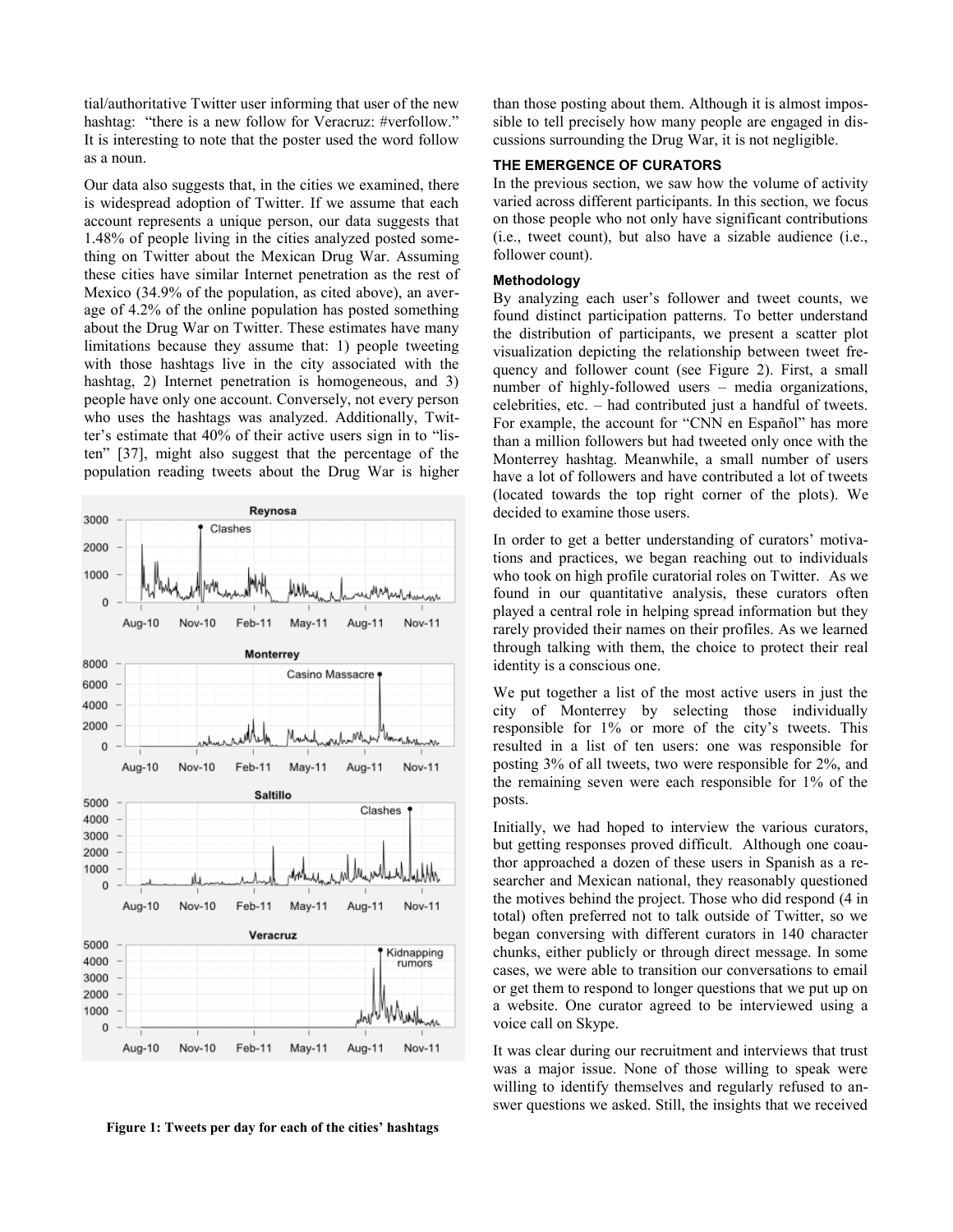proved valuable, shedding light on the found data collected through computational means.

#### **Results**

A closer look at the activity of those users with a high tweet *and* follower count over the course of the months we examined, shows that these people have taken the role of both aggregating and disseminating information to a large number of people in the city who follow them and who even send reports to them. These people, whom we call "curators," play a role akin to the PIOs in the United States, but through completely citizen-driven efforts.



**Figure 2: Followers and tweets for all users in each city. Curators region circled.**

Some of those who posted frequently had few followers, while others had many followers (median: 9,305). Likewise, some accounts were regularly mentioned by others while others received few mentions (median: 303). The four accounts with more followers and mentions than the median all engaged in information curation, that is, receiving, responding to, and retweeting dozens of tweets from other accounts. Examining the dynamics of these accounts sheds light on the kinds of practices that are emerging in this ecosystem.

It is important to note that, besides these information curators, the other actors with a significant number of followers in the city are government officials (for example, the governor, the city police, and so on), news media (for example, newspapers and TV), and journalists. Together, four curators in Monterrey have 115,678 followers, almost three times the followers of the governor @RodrigoMedina (40,822) and almost as many as the most popular news media organization @Telediario (139,919).

#### **Motivations: Altruism and Attention**

Three of the accounts were created in 2009, the year when the violence in the city first spiked. Some joined mainly for personal reasons, or to follow celebrities. For example, "Angela," a woman in her early twenties, joined Twitter because a friend encouraged her to join, while "Claudia" started using Twitter because of the chance of interacting with celebrities: "I heard on the radio about how artists and celebrities would interact with their fans, so I got curious about it." All three of these curators identify themselves as women who want to do something to address the violent situation of their city. For example, "Claudia" described herself as "Praying for god to bless Monterrey," while "Alex" claims to be the "founder" of the concept of "city surveillance" and part of a "citizen network to protect and provide tips about civic safety, to avoid becoming victims of crime."

When asked, all of them mentioned feeling abandoned by their government and the media. "Angela" for example, when asked for her opinions on mainstream media, answered:

"…they forgot they have an obligation with the people… they started hiding information. Then, society started demanding information. This is when social networks took over."

When asked about their motivations, two of these curators cited *altruistic* reasons. "Angela" said "I always make clear that tweeting is an altruistic community service," before adding "it's like if I was a *news correspondent* on social networks of the war we are living." "Claudia" said that people tell her she is "like their angel for looking after them" to which she added: "that is one of the strongest motivations for me to continue tweeting daily!" Both of them mentioned being on top of their Twitter account throughout the day; "Angela" reported spending about 15 hours a day while "Claudia" just said "many hours."

The fourth account, *CIC* (which stands for Center for Civic Integration), emerged in 2011 and describes itself as a "network of trust, 100% driven by citizens that provides clear, reliable and authentic spaces for participation and to strengthen citizenship and quality of life." Unlike the other more organic, pseudonymous, and sometimes controversial curators, this account presents itself as a civic organization with a public presence in the media, staff, and offices. CIC also receives reports through e-mail, Facebook, and phone, and has staff that continuously checks these various communication channels and updates an online map mash-up. Although the organization was born out of citizens' frustration with the violence, CIC has expanded its reach to cover all sorts of urban issues such as problems with street signs and even psychological counseling for those suffering from the effects of the violence. Unlike the other three curators, this account maintains a more formal, serious, business-like presence online, while the other curators take a personable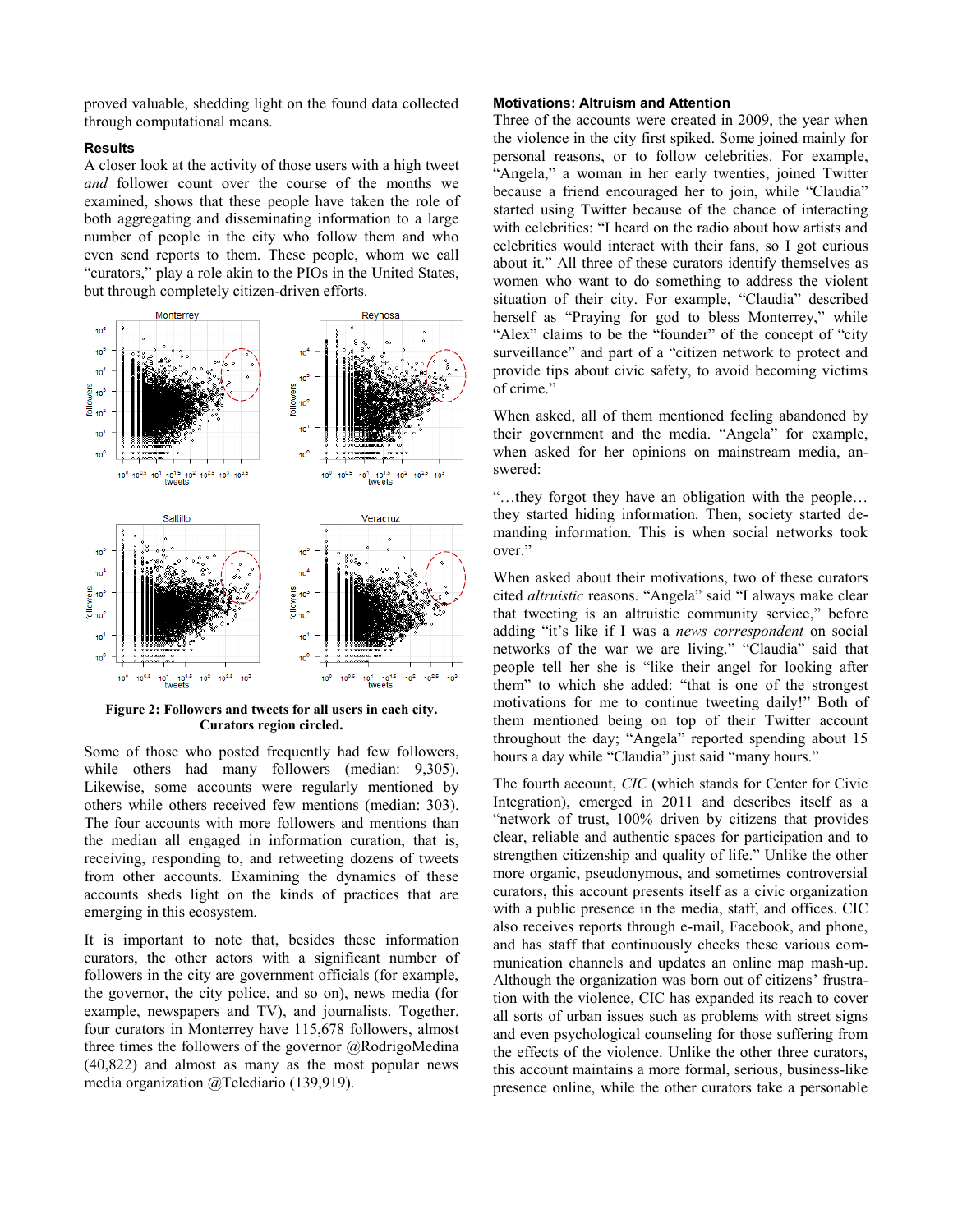approach that implies that their posts come from passionate individuals.

# **Collaboration and Competition**

Although there is certainly a fair amount of altruism in these people's participation, our conversations with curators gave us the impression that they are, in a way, competing with each other for attention. The one concern shared by most of the people we talked to was the issue of "tweet theft." As "Claudia" said, "I do not like that people often do not give credit in the retweets of my tweets," and when asked how this could be solved she replied, "it would be about the ability to be treated with importance, be given credibility, which would let more Twitter users know about you." Similarly, "Angela" complained that not only do others steal her tweets but they also change the timestamp she manually includes in many of her tweets to claim having scooped the news.

Being the first person to report on something is partly a matter of luck. "Angela" mentioned having her follower count increase significantly after one of her family members sent her the first photo of an event involving some people being hung from a bridge. The photo was gruesome but it spread quickly on Twitter, giving her a lot of followers. "Claudia" explained that most of her followers came from retweets that spread from friend to friend and through people searching for the relevant hashtags. Presumably, given the high volume of tweets and retweets from these curators, a search for the city hashtag would be likely to return tweets by some of these curators.

# **Lack of Trust among Curators**

The second most striking issue mentioned by those we asked was the lack of trust and cooperation among curators. When asked why, one of the curators said: "I can't recommend anyone" and that "after what happened with @AnonCurator<sup>3</sup>, I can't vouch for anybody, because I don't know who is behind that account. They are anonymous." This curator is one of the few that shows her face and has mentioned her real name publicly; the others go at lengths to maintain a high degree of anonymity. For example, "Alex" mentioned that "perhaps [the curator accounts use female names] to appear more trustworthy."

The scandal referenced by the curator was one reported on Blog del Narco [41] claiming that "military intelligence" had found evidence to suggest that @AnonCurator—one of the leading curators in the city—had been tricking citizens into "hawking" or reporting the location of the military convoys. Despite these and other suspicions, news agencies have been unable to validate whether cartels are using social media for that purpose [38].

Furthermore, even organizations like CIC are not immune to criticism; "Angela" mentioned that CIC is:

l

"an association that presumes not having political objectives, but obviously, there are entrepreneurial-political interests. […] not because they are in politics they are doing something wrong, not at all, that's great! But saying that it's from citizens for citizens, without political goals, I mean, don't say something you really are not."

# **Sources**

Two of the people we spoke with said they had received most of the reports from their followers looking to amplify their messages, although "Claudia" acknowledged obtaining information from traditional media from time to time: "most of the information is through los tuiteros, my followers. In other cases it's the reporters on television, local news or newspapers." "Angela" on the other hand explained that she obtained most of the reports from offline sources, mostly from acquaintances or friends of friends:

"[N]ot all the information comes in from Twitter, there's a lot of people I know, who know what I do, [people] have my phone and give me a call and they keep me informed, they are citizens, 100% citizens."

While trust regularly emerged as an issue for these curators, they often struggled to explain how they vetted their sources. When asked how to identify trusted tweets, "Claudia" simply replied "you use your instincts."

# **DISCUSSION**

Nationally, there have been several efforts focused on curating information. One of the most popular is called "Blog del Narco," which has been the subject of much controversy for publishing gruesome drug war images and videos that traditional media does not publish [17]. The blog went through several challenges, claiming to be attacked by hackers and targeted for censorship by the government through Google's Blogger platform [13,16] until it eventually merged with Notirex, a lesser-known news website [4].

Although traditional journalists regularly serve as curators, both on Twitter and in the more mainstream media outlets, the rise of citizen curators suggests that existing outlets are not meeting public need. Both government officials and journalists have idiosyncratically engaged on Twitter, but much of the citizen curators' success in building an audience stems from their willingness to curate information even when government agencies, journalists, and other media outlets are not.

The rise of social media as an alternate information channel has enabled the emergence of civic media curators, some of which have turned into more institutionalized civic organizations. This nascent form of civic engagement is new in Mexico and has the potential of becoming an important force when traditional institutions are weak. Yet, this practice is not without controversy. Several journalists have raised skepticism about the potential for social media to spread fear and misinformation [15]. Indeed, the fear of

<sup>&</sup>lt;sup>3</sup> Fictitious name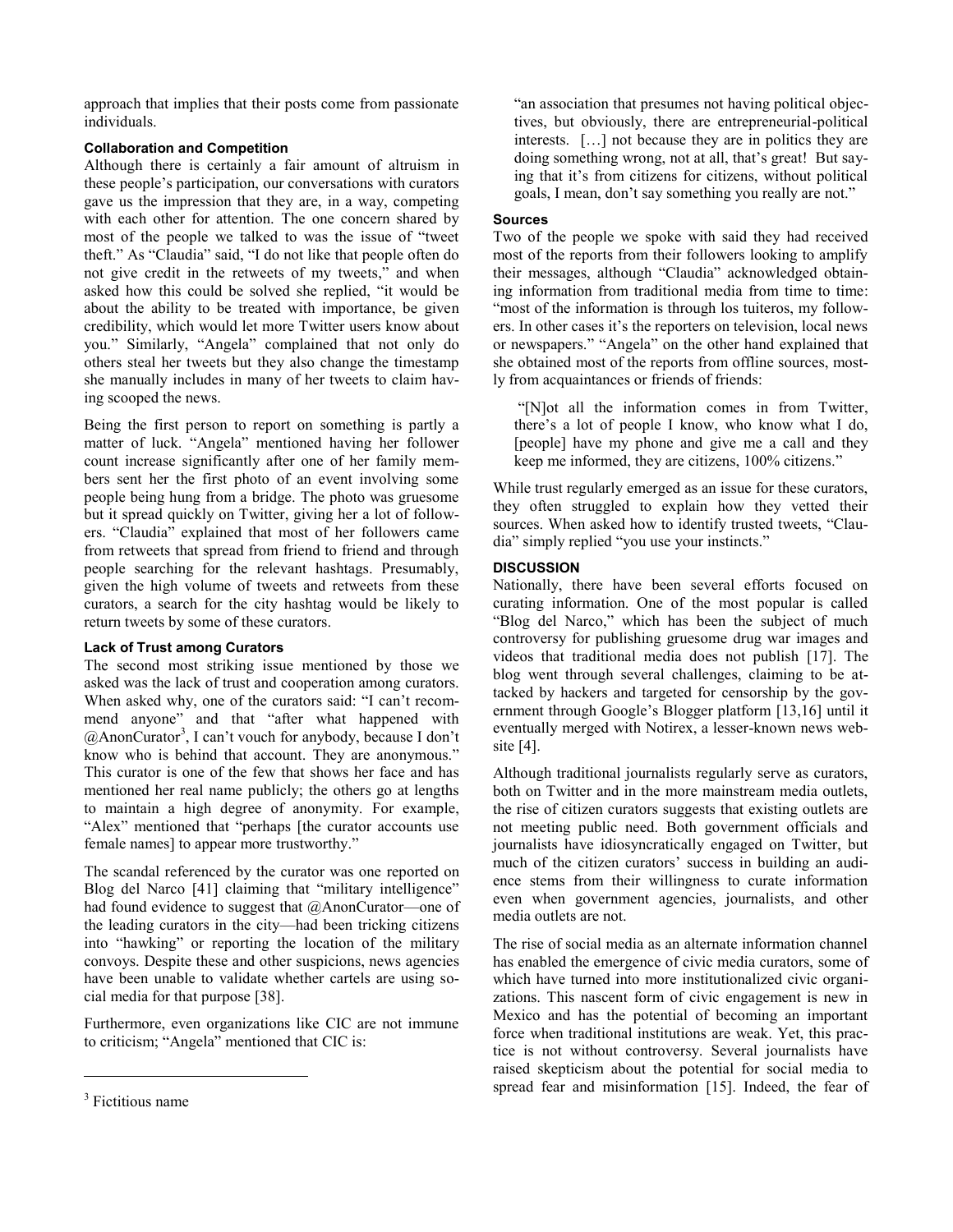inaccurate information spreading has prompted government agencies to clamp down on citizen curators.

Citizen curators have been targeted both by governmental agencies and the cartels. For example, the government of Veracruz charged two people with "terrorism" for allegedly spreading misinformation on Twitter [19]; in Nuevo Laredo—one of Reynosa's neighboring cities—two bodies were found with visible signs of torture along with a placard that read: "This is going to happen to all the internet busybodies."

Yet, the popularity and prevalence of tweets related to the Drug War highlights that citizens are turning to Twitter to obtain and share information about the happenings in key cities where violence is occurring, as illustrated via our quantitative analyses.

Manuel Castells argues that insurgent communities of practice emerge in resistance to oppression when networked individualism and communalism collide [8]. These communities are constituted around a shared practice with a common set of beliefs. They are both individually motivated and committed to creating something of collective value. Citizen media curators and those contributing to popular hashtags are engaged in a shared project to inform, yet they are also driven by personal goals to gain status and attention. They are collectively engaged in resistance to both the flawed media ecosystem and the powerful role of the drug cartels; however, they are simultaneously mistrustful of each other. As an insurgent community of practice, they challenge media and governmental power by restructuring the networks through which information flows. Yet, in achieving networked power, they can both make themselves vulnerable to misinformation and also susceptible to deanonymization, arrest, and even death.

Curators and others engaged in spreading information about the Mexican Drug War must balance between their desire to contribute to the public good, their personal interests in achieving attention or notoriety, and the vulnerabilities they face by becoming too visible or contributing too much. This tension shapes how people participate in this ecosystem.

# **CONCLUSIONS**

We have presented how people use Twitter in the Mexican Drug War, an ongoing armed conflict in a country with significant Internet penetration and a highly visible presence of social media in public life. As we have described, for many Mexicans, social media has become a fluid and participatory information platform that augments and often replaces traditional news media and governmental institutions. Citizens in these localities are using social media as a resource for alerts and information dissemination.

As social media increasingly permeates society, its role in armed conflicts is poised to rise in prominence. From the Arab Spring to Occupy Wall Street, social media is one of the information platforms used in a wide range of movements. In this paper, we described how these technologies

are currently used in war-like environments, and what their promises and challenges might be in the future. We illustrated the volume of activity and the number of people using social media to alert and connect with others during recurrent acute crises. We found that alerts containing location are among the most popular forms of participation. We then identified the small but influential role some users take as curators and presented their motivations and concerns.

In most crisis informatics work—and in many studies involving online communities—people are willing to trust strangers, either because the potential cost is minimal or simply because the potential gains (e.g., needed information, friendship) outweigh the costs. Yet, for those who are sharing information in an environment where doing so is risky, the potential cost of sharing is much higher. In many ways, what Mexican citizens are experiencing is the type of information ecosystem that is normally felt by criminals in an environment where they might get caught/punished. Yet, in a lawless warzone, the tables are turned.

# **Implications in Social Computing Research**

This dynamic creates new challenges for designers. On the one hand, designers want to empower marginalized citizens to have a safe space in which to speak and share valuable information. On the other hand, the same tools that help oppressed people safely navigate information in a troubled society also serve as valuable tools for criminals in a lawful one. As a result, studies like ours reveal a design conundrum that raises serious questions about free speech, rights, freedoms, and protections in a digital ecosystem.

As designers grapple with this challenge, one intervention becomes apparent: there is a significant need for developing technical strategies to assess trust without revealing identity information. Most identity schemes focus on assessing whether or not someone is who they say they are. Indeed, Twitter has begun implementing "verified" identities. Verification, while valuable for certain types of interaction, is not necessarily what the curators we observed and interacted with need. While verification may be a decent proxy, all they really need to know is whether or not the information that is being presented is credible.

One way in which people seek to determine credibility of information is through reproducibility. Journalists, for example, check their sources by trying to see if other sources, disconnected from the original, have similar facts. It may be possible to simulate this in an online environment. For example, imagine that a user could see who else on Twitter posted a similar message and visually see the relationship between the posters. If information was only posted by people who were all connected to one another, it may be less reliable than if information was posted by a disparate collection of disconnected nodes. Other types of attributes of the Twitter interface have also been found to provide helpful proxies to evaluate credibility, such as profile pictures, as well as use of real names [28], or even links to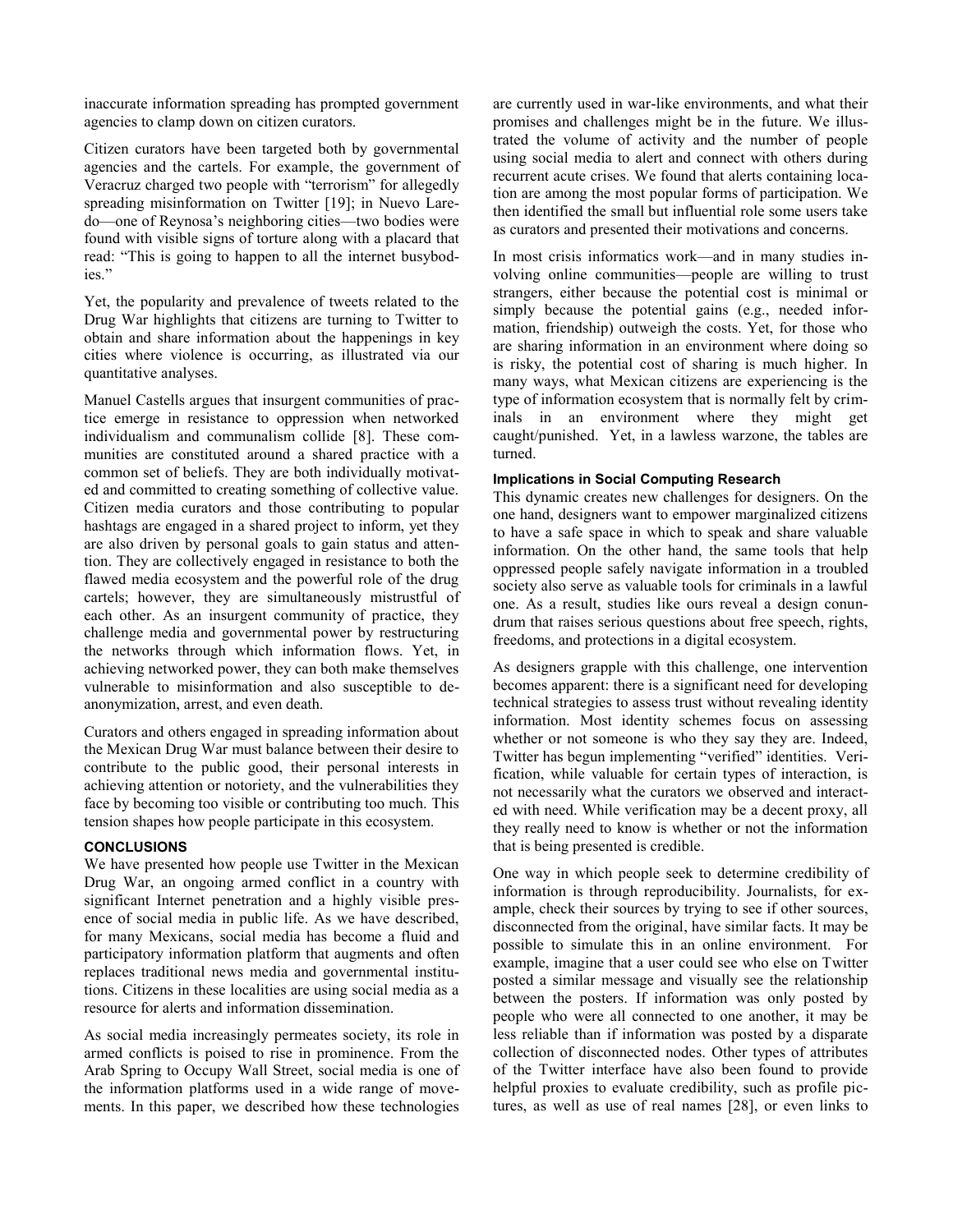external facing personal webpages of well-known individuals.

We have shown one context in which social media creates an alternate "user-generated" channel of communication that can address weaknesses in information flow. However, this new channel comes with its own credibility challenges such as issues of trust, reputation, and misinformation. Without having strong signals for interpreting the trustworthiness of the available information or the reputation of the people, viewers struggle to assess the quality of available information. This is not a new issue [18], but it becomes more salient in high stakes situations like the one described in this paper. Misinformation can have serious consequences, both for those who are consuming misinformation as well as those who are spreading it. Trust has a different valence when people fear for their safety. While more research is needed, based on our early observations of this armed conflict, we hope these insights be of value to system designers and crises responders.

# **REFERENCES**

- 1. Al-Ani, B., Mark, G., Chung, J., and Jones, J. The Egyptian Blogosphere: A Counter-Narrative of the Revolution. *Proc. CSCW 2012*, (2012).
- 2. Al-Ani, B., Mark, G., and Semaan, B. Blogging in a region of conflict: supporting transition to recovery. *Proceedings of the 28th international conference on Human factors in computing systems*, ACM (2010), 1069–1078.
- 3. Benkler, Y. *The Wealth of Networks: How Social Production Transforms Markets and Freedom*. Yale University Press, New Haven, CT, 2006.
- 4. Bichara, L. Notirex le da la bienvenida a BlogdelNarco. *Notirex*, 2011. http://notirex.com/2011/11/notirexle-da-la-bienvenida-a-blogdelnarco/.
- 5. Booth, W. In Mexico's Nuevo Laredo, drug cartels dictate media coverage. *The Washington Post*, 2010. http://www.washingtonpost.com/wpdyn/content/article/2010/08/01/AR2010080103481.ht ml.
- 6. Bruns, A., Burgess, J., Crawford, K., and Shaw, F. *#qldfloods and @QPSMedia: Crisis Communication on Twitter in the 2011 South East Queensland Floods*. Brisbane: ARC Centre of Excellence for Creative Industries and Innovation, Brisbane, Australia, 2012.
- 7. Calderón, V. 'Tuits' a prueba de balas. *El País*, 2011. http://www.elpais.com/articulo/internacional/Tuits/pru eba/balas/elpepuint/20110826elpepuint\_10/Tes.
- 8. Castells, M. *Communication Power*. Oxford University Press, USA, 2009.
- 9. Cave, D. Mexico Turns to Twitter and Facebook for Information and Survival. *The New York Times*, 2011. http://www.nytimes.com/2011/09/25/world/americas/ mexico-turns-to-twitter-and-facebook-for-informationand-survival.html? r=1.
- 10. Cave, D. Mexico Updates Drug War Death Toll, but Critics Dispute Data. *The New York Times*, 2012.

http://www.nytimes.com/2012/01/12/world/americas/ mexico-updates-drug-war-death-toll-but-criticsdispute-data.html.

- 11. Cheong, M. and Lee, V.C.S. A microblogging-based approach to terrorism informatics: Exploration and chronicling civilian sentiment and response to terrorism events via Twitter. *Information Systems Frontiers 13*, 1 (2010), 45–59.
- 12. Ellison, N.E. and boyd, danah. Sociality Through Social Network Sites. In W.H. Dutton, ed., *The Oxford Handbook of Internet Studies*. Oxford University Press, in press, 151–172.
- 13. Fabian, J.W. Google Kills Blog del Narco Advantage Mexico News. 2011. http://www.advantagemexico.com/news/5064/google\_ kills blog del narco.
- 14. Garza, X. Bloqueos en Monterrey: "Todo se vuelve inútil."*M Semanal*, 2010. http://www.msemanal.com/node/2811.
- 15. Gómez Leyva, C. Twitter nos quiere matar de miedo. *Milenio*, 2010. http://impreso.milenio.com/node/8725469.
- 16. Gómez Leyva, C. El exitoso Blog del Narco. 2010. http://impreso.milenio.com/node/8855061.
- 17. Gutierrez, R. Leaking secrets, leaking blood. *Boing Boing*, 2010. http://boingboing.net/2010/09/14/narco.html.
- 18. Hagar, C. and Haythornthwaite, C. Crisis, farming and community. *Journal of Community Informatics*, 3 (2005).
- 19. Hernandez, D. In Mexico, harsh charges over Twitter. *Los Angeles Times*, 2011. http://articles.latimes.com/2011/sep/05/world/la-fgmexico-tweeters-20110906.
- 20. Hughes, A.L. and Palen, L. The Evolving Role of the Public Information Officer: An Examination of Social Media in Emergency Management. *Journal of Homeland Security and Emergency Management*, (2012).
- 21. Jenkins, H., Ford, S., and Green, J. *Spreadable Media: Creating Value and Meaning in a Networked Culture*. NYU Press, 2013.
- 22. Latonero, M. and Shklovski, I. 'Respectfully Yours in Safety and Service' - Emergency Management & Social Media Evangelism. *SSRN eLibrary*, (2010).
- 23. Liu, S.B. Trends in Distributed Curatorial Technology to Manage Data in a Networked World. *UPGRADE Journal: 2010 – Emerging Information Technologies (II), 11*, 3 (2010), 18–24.
- 24. Lotan, G., Graeff, E., Ananny, M., Gaffney, D., Pearce, I., and boyd, danah. The Revolutions Were Tweeted: Information Flows during the 2011 Tunisian and Egyptian Revolutions. *International Journal of Communication 5*, (2011).
- 25. Mark, G., Bagdouri, M., Palen, L., Martin, J., Al-Ani, B., and Anderson, K. Blogs as a Collective War Diary. *Proc. CSCW 2012*, (2012).